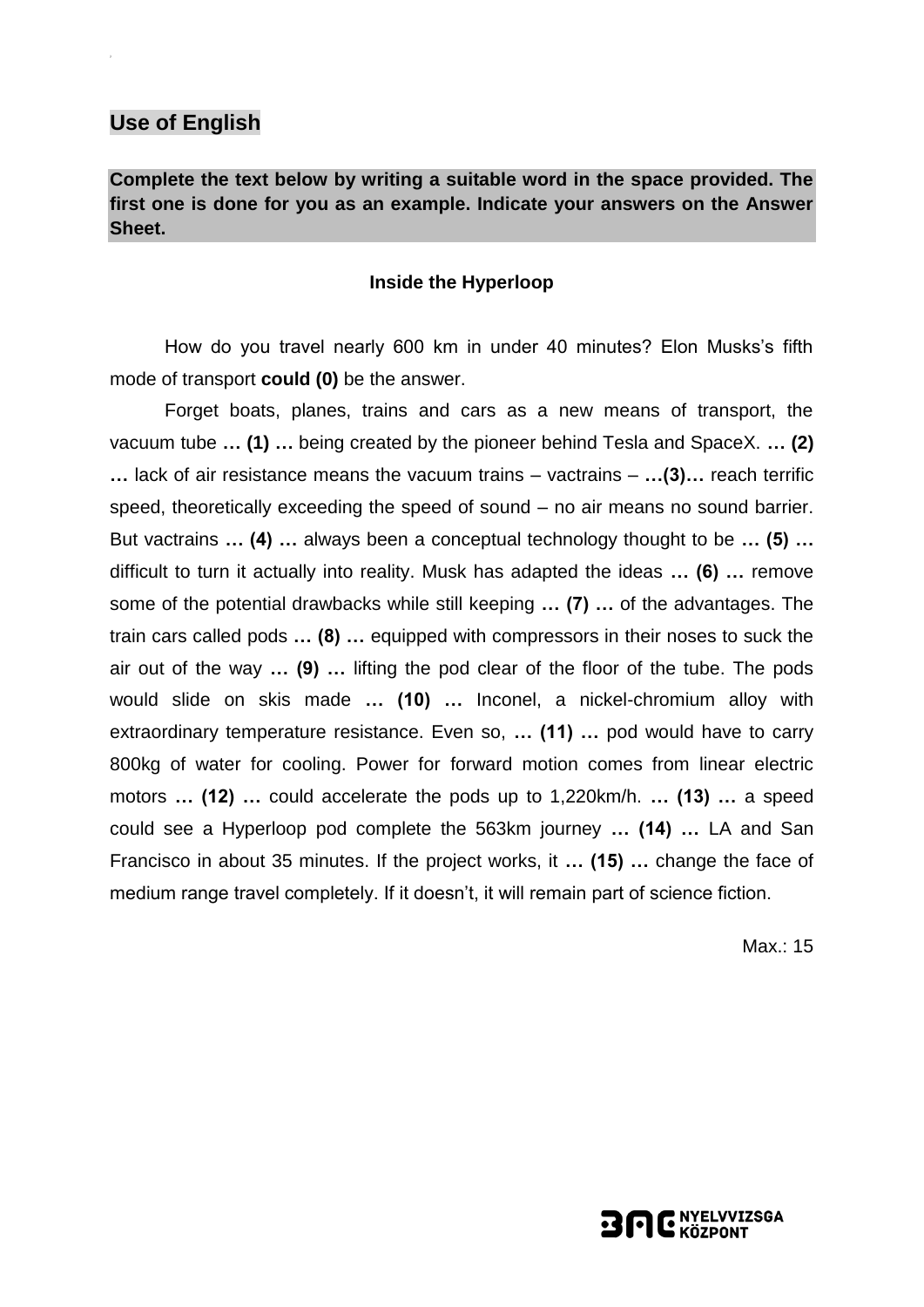#### **Part 1**

**Read the article below from which 10 sentences or sentence fragments have been removed. Match the list of sentences or sentence fragments (A-K) with the gaps (1–10) and decide where they fit. Indicate your answers on the Answer Sheet. Remember there is** *one extra sentence (fragment) you do not need to use***.**

### **World's First Invisible Train to Be Launched in Japan**

*Architect Kazuyo Sejima wants Tokyo's next local express trains to be as hard to see as Wonder Woman's jet plane.*

Japan has traditionally been a leading country in technological progress and innovation. … (1) … Following the introduction of bullet trains that reach the speed up to 580 km /hour, an invisible train will be carrying passengers in Japan as early as in two years from now.

… (2) … The new train being designed for the Seibu Railway Co. by Japanese architect Kazuyo Sejima of Sanaa will be hard to see, even standing still. … (3) … that it is streaking through.

Scheduled to hit tracks in 2018, the new … (4) … that is much different from the boxy New Red Arrow trains that currently run limited express services in the Tokyo area. … (5) …, Sejima's train was designed with the stated goal to be as fun to watch blend into its surroundings as it is to ride.

… (6) …, a recipient of the Pritzker, often called the Nobel Prize of architecture. She has a wealth of experience designing buildings of a similar reflective style. It's the latest example of Japan's railways and train services turning to unconventional designers to reimagine the way trains look in the country. … (7) … designing a building, which is rooted in a single spot, and designing an object that needs to travel through many different environments.

"The limited express travels in a variety of different sceneries, from the mountains of Chichibu to the middle of Tokyo, and I thought it would be good if the train could gently co-exist with this variety of scenery," Sejima is quoted as saying in Seibu's official press release. "… (8) …, like a living room, so that they think to themselves 'I look forward to riding that train again.'"

Of course, in a way, a train's appearance probably makes less impact on its environment than anything else about it. … (9) … the sight of a train quickly passing through a given area.

… (10) …, finally applies the same approach to its railroad system. Let's just hope that if Japan is going to have invisible trains, it at least makes sure everyone knows where the tracks are.

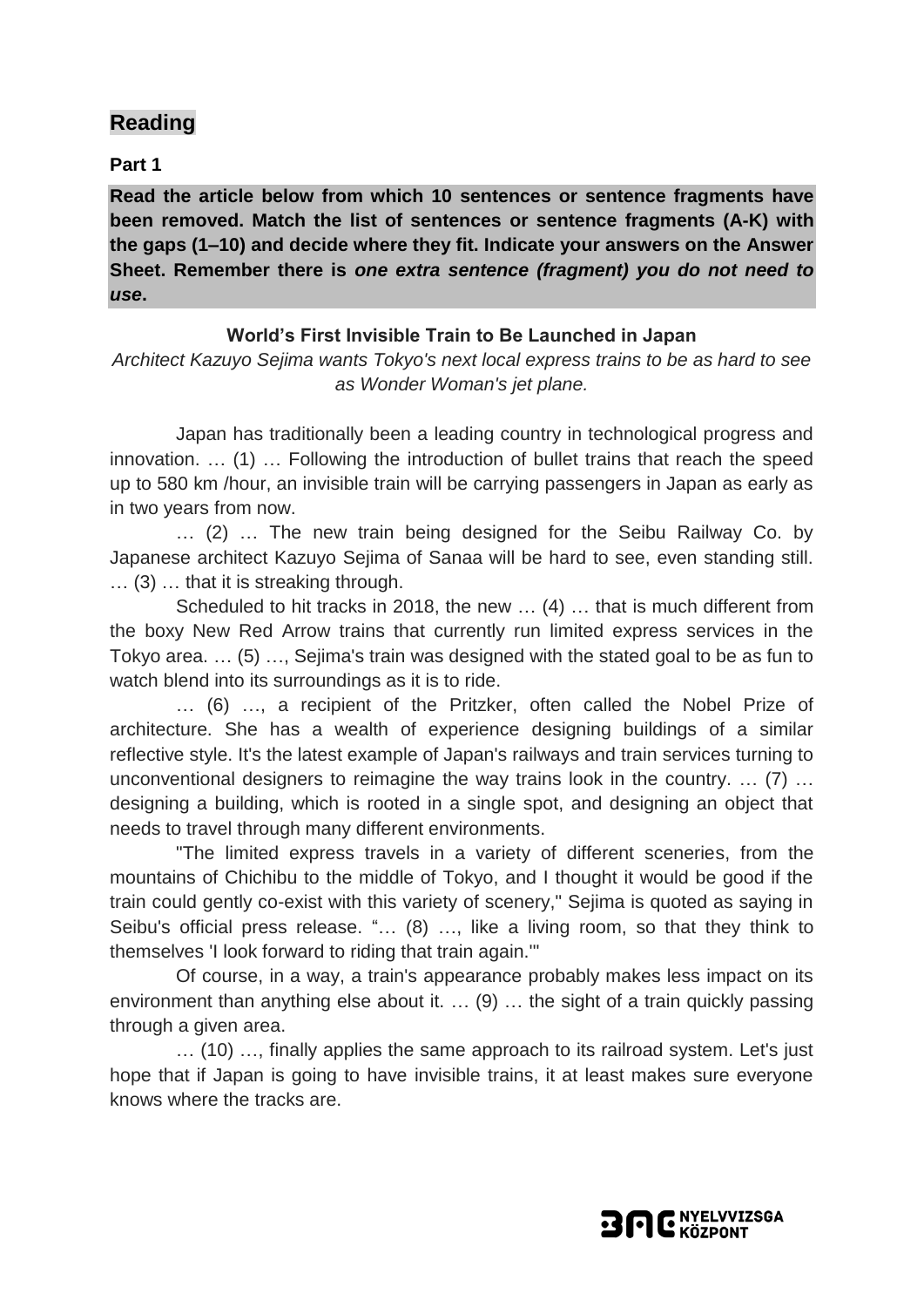- **A.** The Seibu train will be the first train ever designed by Sejima
- **B.** It's a chameleon-like train that has been designed to blend into the countryside
- **C.** Seibu flagship train cars have an organic shape
- **D.** Japan, long a country that tries to emphasize design harmony with nature
- **E.** Japan's speedy bullet trains already move so fast that you almost can't see them coming
- **F.** Coupled with a semi-reflective skin designed to mirror the surrounding scenery
- **G.** Sejima says that what appealed to her about the project was the difference between
- **H.** This time, a Japanese architect has unveiled a truly futuristic concept
- **I.** I also would like it to be a limited express where large numbers of people can all relax in comfort, in their own way
- **J.** Till now, there is not much information about the details of this innovative design
- **K.** Emissions, sound pollution, and the disruption of laying down miles of track are all going to be bigger problems than

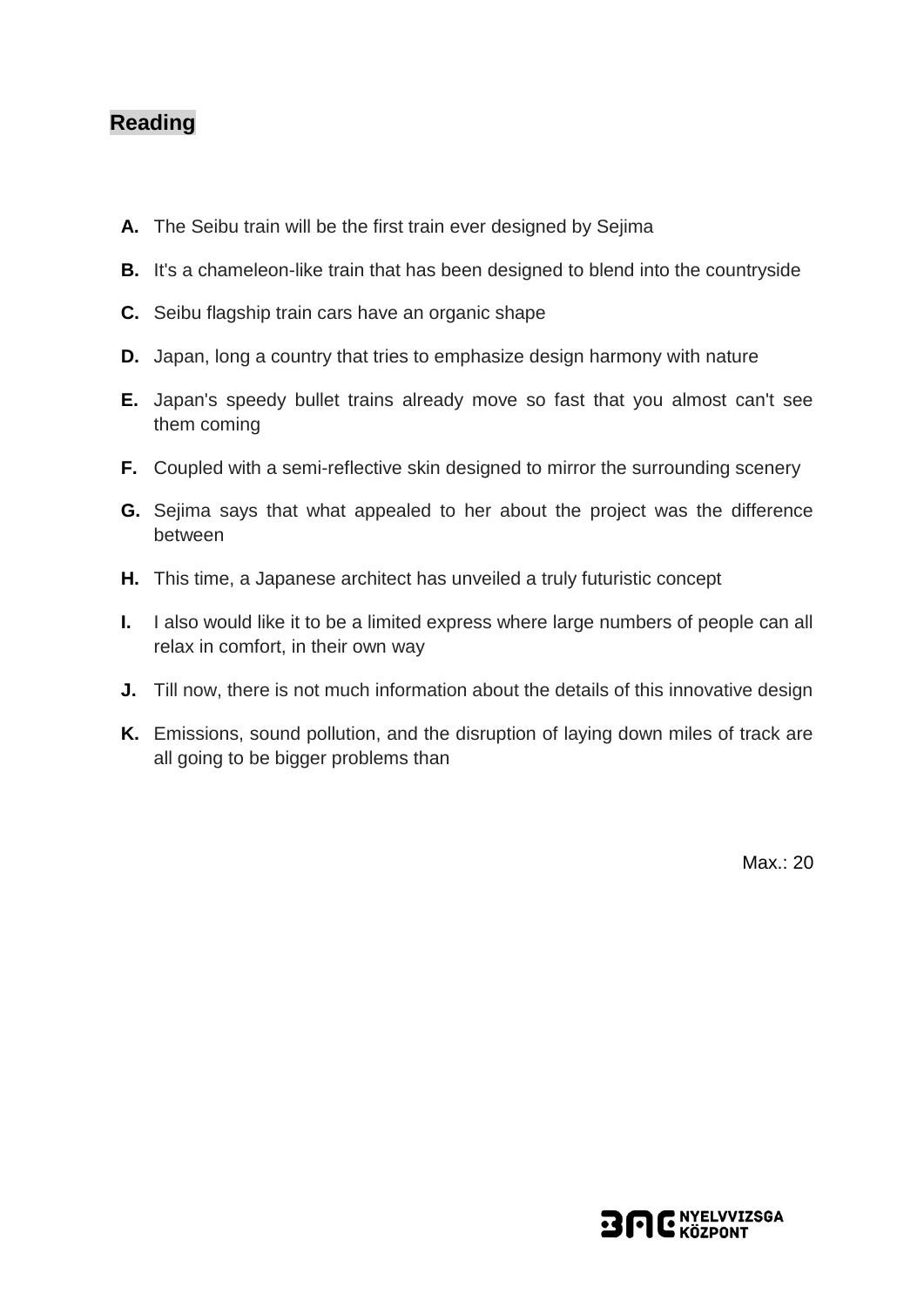**Part 2**

#### **Read the text below and answer the questions in English. Give short answers. Indicate your answers on the Answer Sheet.**

#### **Smart Pet Collars**

Kyon is introducing a high-tech dog collar that's packed with internal sensors to protect your pet. The fundamental idea behind Kyon is that the [device](http://kyontracker.com/) looks more like a regular collar than a [tech-enabled](http://kyontracker.com/) gadget. Meanwhile, its impressive suite of sensors and circuitry work to keep you in tune with the less obvious elements of your pet's health, and a [mobile](http://www.digitaltrends.com/mobile/) tracking solution ensures you'll be able to track your pet down if it gets lost.

"We started working on Kyon about two and a half years ago with a small team of engineers," creator Founder Leon Yohai told Digital Trends. "I have a Maltese named Charlie, and I wanted to be able to communicate with him. Small dogs don't communicate as well as larger breeds, so I wanted to know when he needed to go out, if he was too hot, if he was too cold – I wanted to know exactly what was going on with him."

The collar's sensors and chips include a 9-axis accelerometer, an altimeter, heat sensor, water sensor, GPS, GSM, and ultrasound buzzer. Kyon also has an LED display, and is Wi-Fi and Bluetooth enabled so the collar can work in tandem with the base station and the Kyon mobile app. These embedded technologies facilitate some of the key pet protecting features of the collar, like finding your pet when it's lost, avoiding heat stroke, and preventing dog fights.

Using Kyon starts with the mobile app. Pet owners can design specific [home](http://www.digitaltrends.com/home/) ranges on a map display so that any time a pet leaves [home,](http://www.digitaltrends.com/home/) the system knows it has run away. The collar communicates with the base station that stays in your [home,](http://www.digitaltrends.com/home/) and any time you take your pet for a walk, your cell phone in your pocket (with the Kyon mobile app) becomes a beacon for the collar to register that the dog is safe. The app also lets users program important dates as notifications, like regular vet visits and walking or medication reminders.

The Kyon collar weighs 2.1 ounces and is adjustable to fit dogs and cats over 7 pounds with 10-20 inch necks. Because it can resist about 60 pounds of force, Kyon can still function as a regular collar with larger dogs who pull on their leashes. The base station that serves as a beacon for the collar's safe region while at home is also a charging dock. Yohai and his team of engineers worked to get the collar's battery life from ten days at the start, up to 30 full days before needing to recharge. "Once a month, you just have to place the collar on the docking station for a few hours to get a full charge, and that's it."

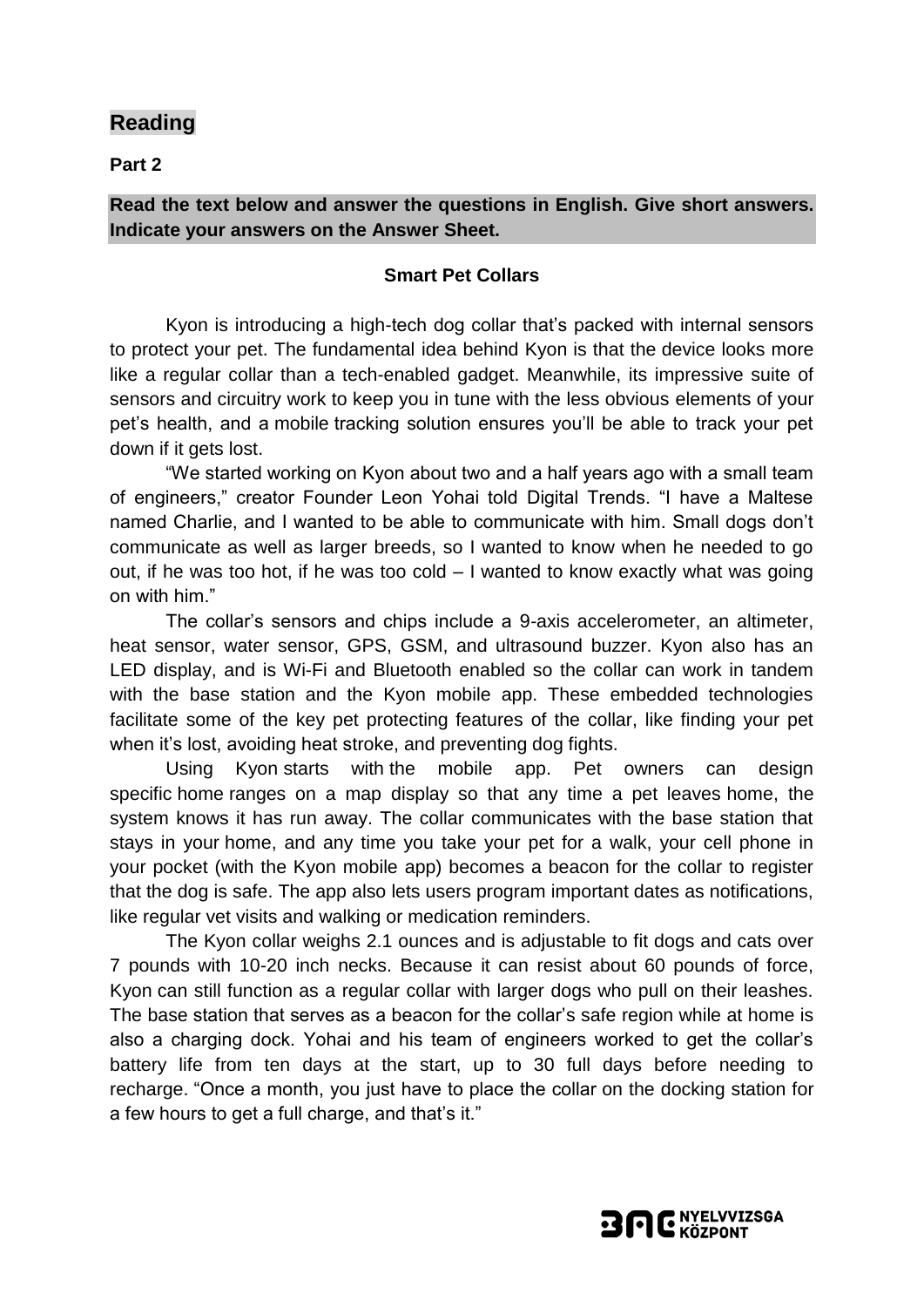[Kyon](http://kyontracker.com/) launched a Kickstarter campaign on March 1st in 2016 to help spread the word and also determine how many units to order from their manufacturer. The retail price of Kyon collar is \$250 with an additional monthly fee of \$5 to service GMS microchip functionality around the world. Yohai believes that being able to find your dog when it is lost is more than worth the monthly fee: "We created this collar to make a difference. Most dogs run away at some time in their life – we believe being able to find your lost pet is an essential part of the Kyon collar."

- 1. How long did Yoahi and his colleagues work on the Kyon project?
- 2. What was the primary motivation of Yoahi inventing Kyon?
- 3. Mention ONE hazard to your pet.
- 4. What is the first step to obtain the full service of the smart pet collar?
- 5. What functions as a signalling device outside home?
- 6. Is it true that only cats and small dogs can use this smart device? (Write only YES/NO.)
- 7. Name two functions of the base station. (a., b.)
- 8. How long can the improved battery provide energy?
- 9. How much do you have to invest in the first month if you want this high-tech collar?
- 10. What is the most important function of the device according to Yohai?

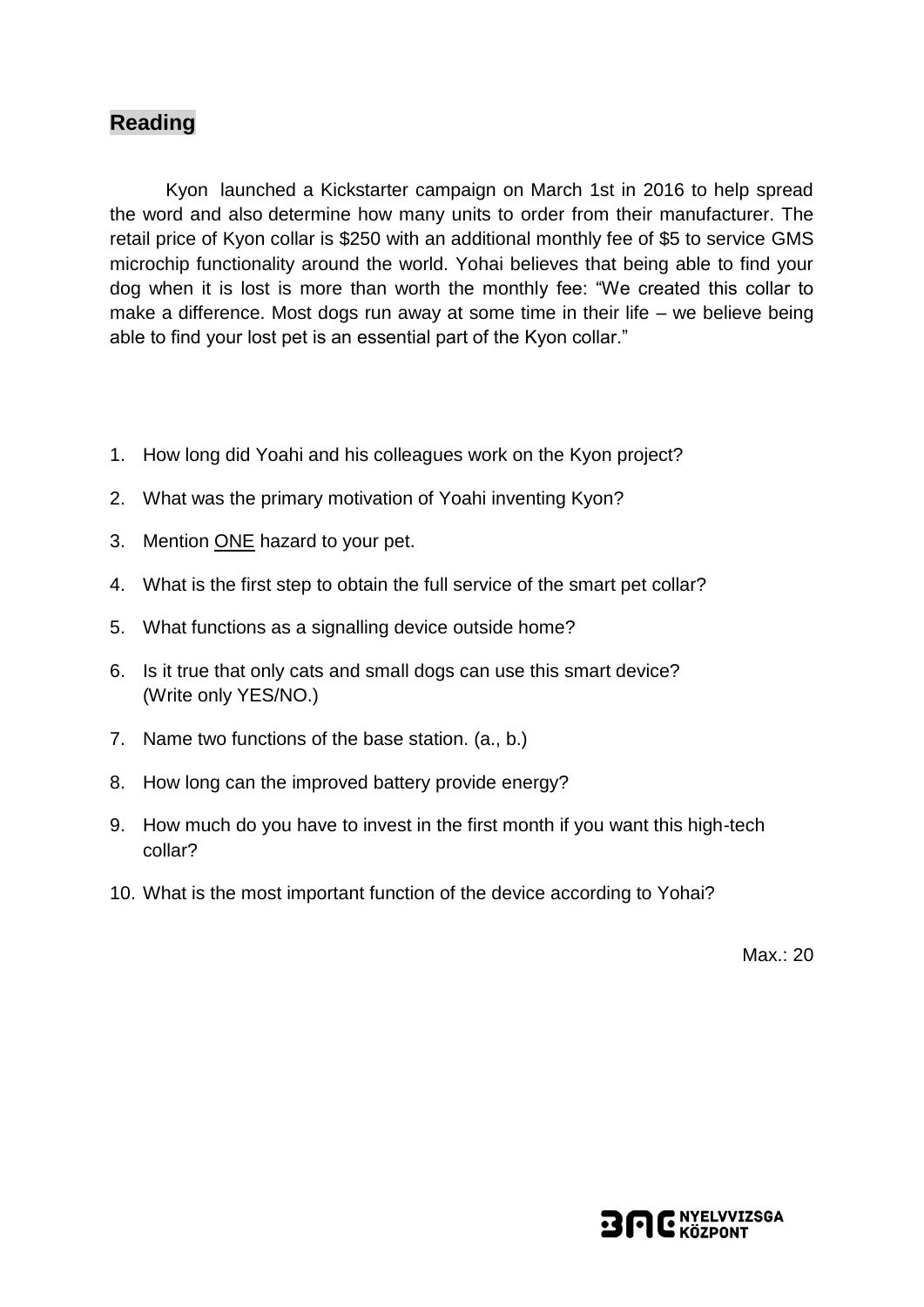# **Writing**

#### **Part 1**

**The graph shows the past of and predictions for the global development in energy use in the world. Write a short analysis in which you describe the tendencies and reflect on why they might take place. (150-200 words) Write to an expert audience.**